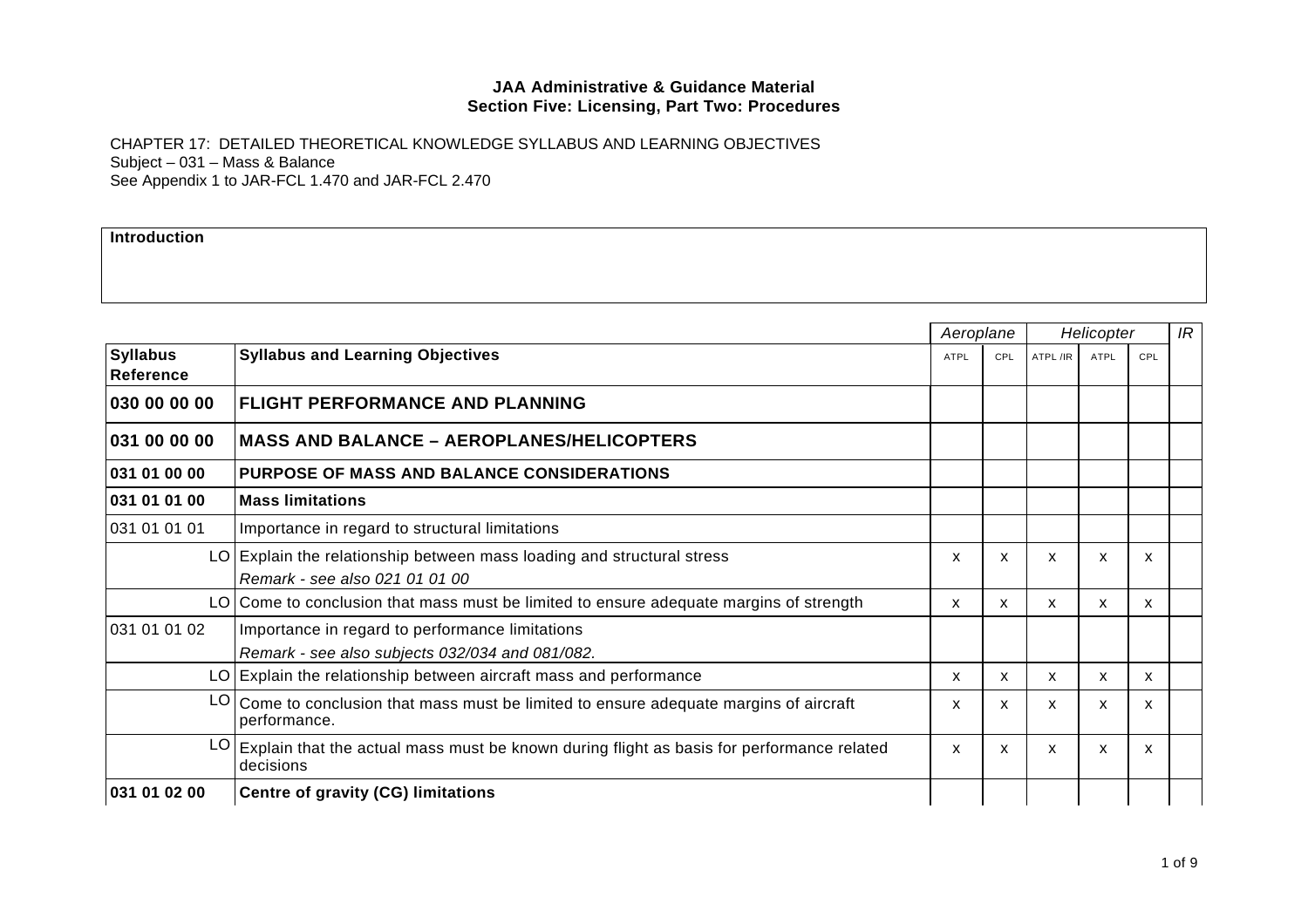CHAPTER 17: DETAILED THEORETICAL KNOWLEDGE SYLLABUS AND LEARNING OBJECTIVES Subject – 031 – Mass & Balance

|                                     |                                                                                           |              | Aeroplane<br>Helicopter   |                           |              |     | IR |
|-------------------------------------|-------------------------------------------------------------------------------------------|--------------|---------------------------|---------------------------|--------------|-----|----|
| <b>Syllabus</b><br><b>Reference</b> | <b>Syllabus and Learning Objectives</b>                                                   | <b>ATPL</b>  | CPL                       | ATPL /IR                  | <b>ATPL</b>  | CPL |    |
| 031 01 02 01                        | Importance in regard to stability and controllability                                     |              |                           |                           |              |     |    |
|                                     | Remark - see also subjects 081/082                                                        |              |                           |                           |              |     |    |
|                                     | LO Explain the relationship between CG position and stability/controllability of aircraft | X            |                           | $\boldsymbol{\mathsf{x}}$ | X            |     |    |
|                                     | LO Understand the effects if CG is outside the forward limit                              | X            | $\mathsf{x}$              | $\mathsf{x}$              | $\mathsf{x}$ | X   |    |
|                                     | LO Understand the effects if CG is outside the aft limit                                  | X            | $\mathsf{x}$              | $\boldsymbol{\mathsf{x}}$ | X            | X   |    |
| 031 01 02 02                        | Importance in regard to performance                                                       |              |                           |                           |              |     |    |
|                                     | Remark - see also subjects 032/034 and 081/082.                                           |              |                           |                           |              |     |    |
|                                     | LO Explain the relationship between CG position and aircraft performance                  | X            |                           | $\mathsf{x}$              | X            |     |    |
|                                     | LO Understand the effects of CG position on performance parameters                        | X            | X                         | X                         | X            | X   |    |
|                                     | (speeds, altitude, endurance and range)                                                   |              |                           |                           |              |     |    |
| 031 02 00 00                        | <b>LOADING</b>                                                                            |              |                           |                           |              |     |    |
| 031 02 01 00                        | <b>Terminology</b>                                                                        |              |                           |                           |              |     |    |
| 031 02 01 01                        | Mass terms                                                                                |              |                           |                           |              |     |    |
|                                     | LO Define and/or recognise the definition of the following mass terms:                    | $\mathsf{x}$ | $\boldsymbol{\mathsf{x}}$ | $\boldsymbol{\mathsf{x}}$ | X            | X   |    |
|                                     | - Basic Empty Mass                                                                        |              |                           |                           |              |     |    |
|                                     | - Dry Operating Mass                                                                      |              |                           |                           |              |     |    |
|                                     | - Operating Mass                                                                          |              |                           |                           |              |     |    |
|                                     | - Take off Mass                                                                           |              |                           |                           |              |     |    |
|                                     | - Landing Mass                                                                            |              |                           |                           |              |     |    |
|                                     | - Ramp and Taxi Mass<br>- In-flight Mass                                                  |              |                           |                           |              |     |    |
|                                     | - Zero Fuel Mass                                                                          |              |                           |                           |              |     |    |
|                                     | LO Define and/or recognise the definition of Wing Zero Fuel Mass                          | X            |                           |                           |              |     |    |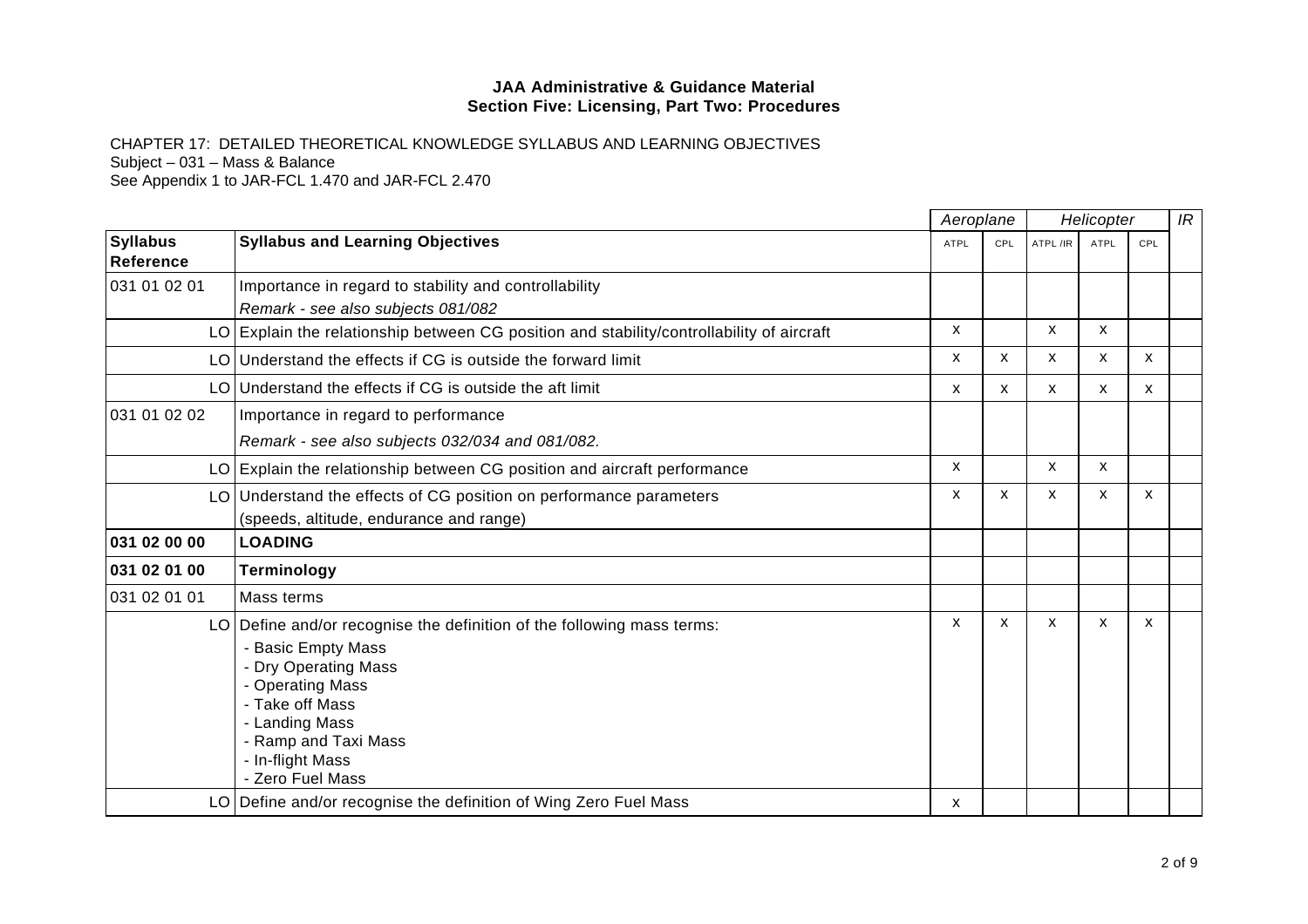CHAPTER 17: DETAILED THEORETICAL KNOWLEDGE SYLLABUS AND LEARNING OBJECTIVES Subject – 031 – Mass & Balance

|                                     |                                                                                                                                                                                                                                              |              | Aeroplane<br>Helicopter   |              |              |              | IR |
|-------------------------------------|----------------------------------------------------------------------------------------------------------------------------------------------------------------------------------------------------------------------------------------------|--------------|---------------------------|--------------|--------------|--------------|----|
| <b>Syllabus</b><br><b>Reference</b> | <b>Syllabus and Learning Objectives</b>                                                                                                                                                                                                      | <b>ATPL</b>  | CPL                       | ATPL/IR      | <b>ATPL</b>  | CPL          |    |
| 031 02 01 02                        | Load terms (including Fuel Terms)                                                                                                                                                                                                            |              |                           |              |              |              |    |
|                                     | Remark - see also subject 033                                                                                                                                                                                                                |              |                           |              |              |              |    |
|                                     | LO Understand the following terms:<br>- Payload/Traffic load<br>- Useful load<br>- Block Fuel<br>- Taxi Fuel<br>- Take off Fuel<br>- Trip Fuel<br>- Reserve Fuel (Contingency, Alternate, Final Reserve and Additional Fuel)<br>- Extra Fuel | X            | $\boldsymbol{\mathsf{x}}$ | X            | X            | X            |    |
|                                     | LO Convert fuel mass, volume and density given in different units use aviation                                                                                                                                                               | X            | $\mathsf{x}$              | $\mathsf{x}$ | $\mathsf{x}$ | X            |    |
|                                     | LO Understand the working relationship of various load and mass components                                                                                                                                                                   | X            | X                         | X            | X            | X            |    |
| 031 02 02 00                        | <b>Mass limits</b>                                                                                                                                                                                                                           |              |                           |              |              |              |    |
| 031 02 02 01                        | <b>Structural limitations</b>                                                                                                                                                                                                                |              |                           |              |              |              |    |
|                                     | LO Define and/or recognise the definition of the following structural limitations:                                                                                                                                                           | X            | $\mathsf{x}$              | X            | $\mathsf{x}$ | X            |    |
|                                     | LO Maximum Zero Fuel Mass                                                                                                                                                                                                                    | X            |                           |              |              |              |    |
|                                     | LO Maximum Take off Mass                                                                                                                                                                                                                     | $\mathsf{x}$ | $\mathsf{x}$              | X            | $\mathsf{x}$ | $\mathsf{x}$ |    |
|                                     | LO Maximum In-flight Mass                                                                                                                                                                                                                    | X            | X                         | X            | $\mathsf{x}$ | $\mathsf{x}$ |    |
|                                     | LO   Maximum In-flight Mass with external load                                                                                                                                                                                               |              |                           | X            | X            | X            |    |
|                                     | LO   Maximum Landing Mass                                                                                                                                                                                                                    | X            | X                         | X            | X            | X            |    |
| 031 02 02 02                        | <b>Performance limitations</b>                                                                                                                                                                                                               |              |                           |              |              |              |    |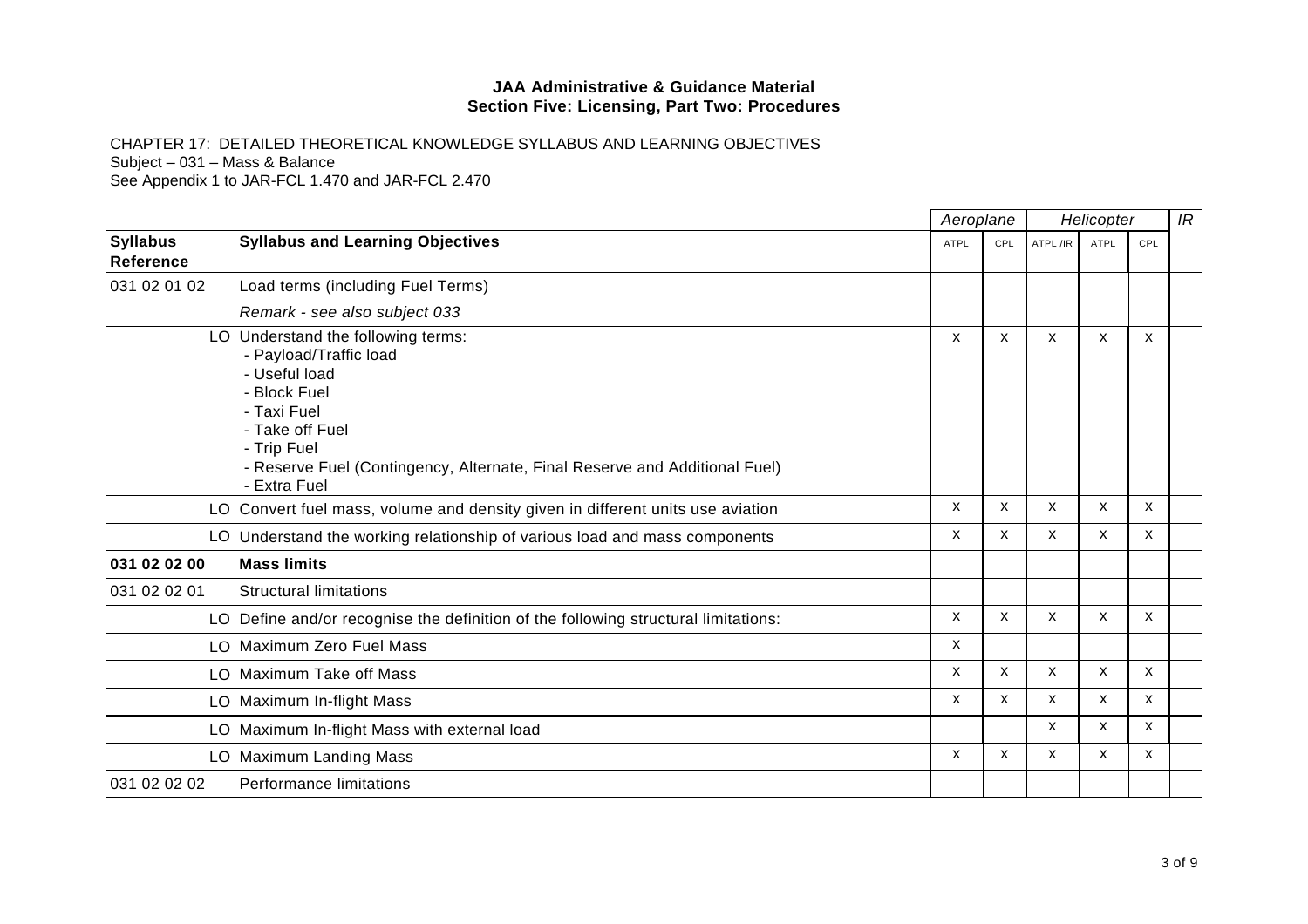CHAPTER 17: DETAILED THEORETICAL KNOWLEDGE SYLLABUS AND LEARNING OBJECTIVES Subject – 031 – Mass & Balance

|                                     |                                                                                                                                                                                                      | Aeroplane    |              | Helicopter                |              |                           | IR |
|-------------------------------------|------------------------------------------------------------------------------------------------------------------------------------------------------------------------------------------------------|--------------|--------------|---------------------------|--------------|---------------------------|----|
| <b>Syllabus</b><br><b>Reference</b> | <b>Syllabus and Learning Objectives</b>                                                                                                                                                              | <b>ATPL</b>  | CPL          | ATPL/IR                   | <b>ATPL</b>  | CPL                       |    |
| LO.                                 | Define and/or recognise the following performance limitations:<br>- Performance Limited Take off Mass<br>- Performance Limited Landing Mass<br>- Regulated Take off Mass<br>- Regulated Landing Mass | X            | X            | X                         | X            | X                         |    |
| 031 02 02 03                        | Cargo compartment limitations                                                                                                                                                                        |              |              |                           |              |                           |    |
|                                     | LO Define and/or recognise the definition of the following cargo compartment limitations:                                                                                                            | X            | $\mathsf{x}$ | X                         | X            | X                         |    |
|                                     | LO Maximum Floor load (Area Load)                                                                                                                                                                    | X            | X            | X                         | X            | X                         |    |
|                                     | LO   Maximum Running load                                                                                                                                                                            | X            | X            | $\boldsymbol{\mathsf{x}}$ | X            | $\boldsymbol{\mathsf{x}}$ |    |
| 031 02 03 00                        | <b>Mass calculations</b>                                                                                                                                                                             |              |              |                           |              |                           |    |
| 031 02 03 01                        | Maximum masses for Take-off and Landing                                                                                                                                                              |              |              |                           |              |                           |    |
|                                     | LO Calculate the maximum mass for Take-off (Regulated Take-Off Mass) given mass and load<br>components and structural/performance limits                                                             | $\mathsf{x}$ | X            | X                         | $\mathsf{x}$ |                           |    |
|                                     | LO Calculate the maximum mass for landing (Regulated Landing Mass) given mass and load<br>components and structural /performance limits                                                              | X            | X            | X                         | X            |                           |    |
|                                     | LO Calculate the Allowed Mass for Take-off                                                                                                                                                           | $\mathsf{x}$ | $\mathsf{x}$ | $\mathsf{x}$              | $\mathsf{X}$ |                           |    |
| 031 02 03 02                        | Allowed traffic load                                                                                                                                                                                 |              |              |                           |              |                           |    |
|                                     | LO Calculate maximum allowed traffic load given Allowed Mass for Take-off and Operating Mass                                                                                                         | X            | X            | X                         | X            | $\mathsf{x}$              |    |
|                                     | LO Calculate "under load"/"over load" given Allowed Mass for Take-off, Operating Mass and<br>actual Traffic load                                                                                     | X            | X            | X                         | X            | X                         |    |
| 031 02 03 03                        | Use of standard masses for passengers, baggage and crew                                                                                                                                              |              |              |                           |              |                           |    |
|                                     | LO Extract appropriate standard masses from relevant documents i.e. JAR OPS 1/3 or Operator<br>requirements                                                                                          | $\mathsf{x}$ | X            | $\boldsymbol{\mathsf{x}}$ | X            | $\boldsymbol{\mathsf{x}}$ |    |
|                                     | LO Calculate traffic load by using standard masses                                                                                                                                                   | X            | $\mathsf{x}$ | X                         | X            | X                         |    |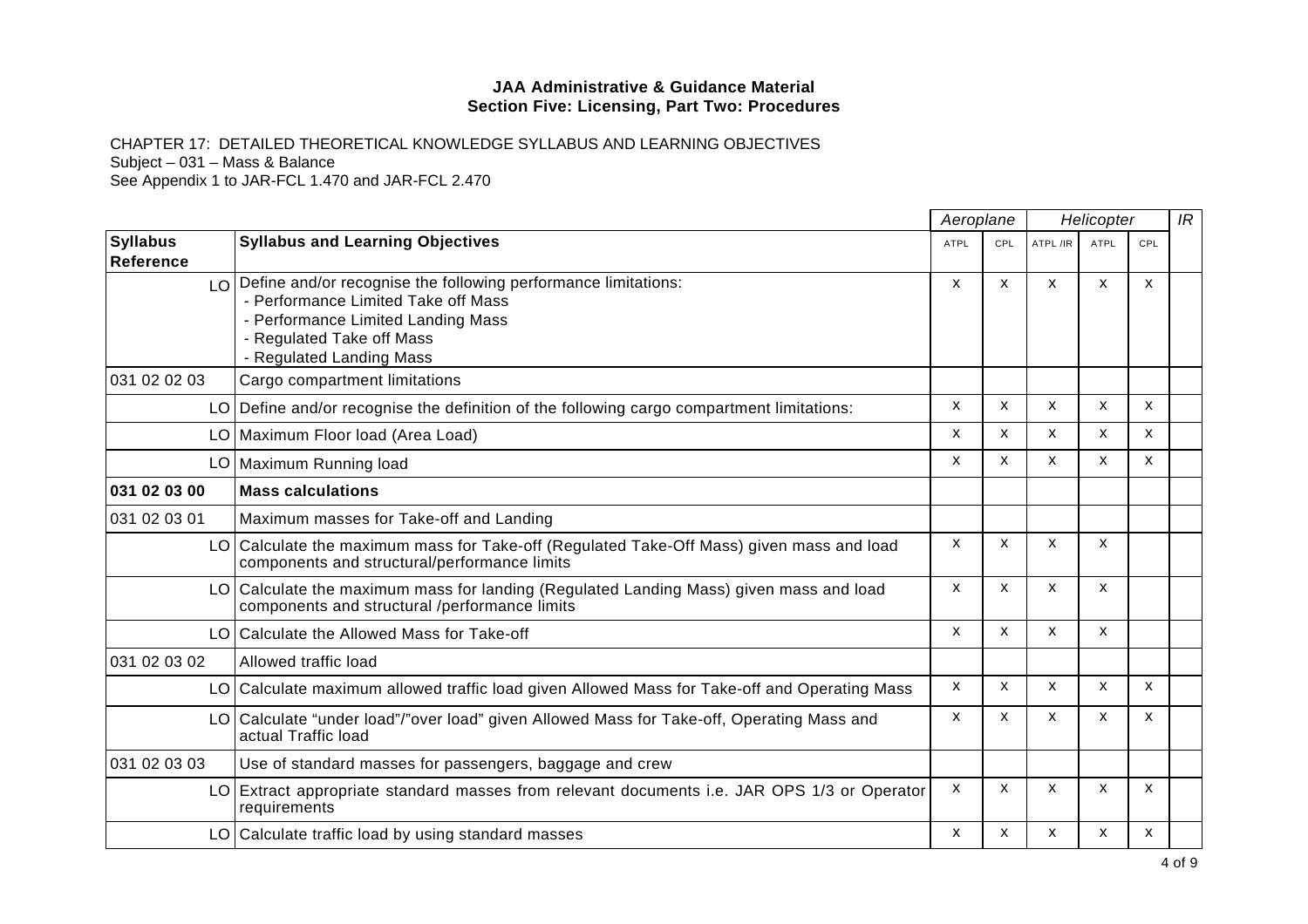CHAPTER 17: DETAILED THEORETICAL KNOWLEDGE SYLLABUS AND LEARNING OBJECTIVES Subject – 031 – Mass & Balance See Appendix 1 to JAR-FCL 1.470 and JAR-FCL 2.470

|                              |                                                                                                   | Aeroplane    |     | Helicopter                |      |     | IR |
|------------------------------|---------------------------------------------------------------------------------------------------|--------------|-----|---------------------------|------|-----|----|
| <b>Syllabus</b><br>Reference | <b>Syllabus and Learning Objectives</b>                                                           | <b>ATPL</b>  | CPL | ATPL /IR                  | ATPL | CPL |    |
| 031 03 00 00                 | <b>FUNDAMENTALS OF CG CALCULATIONS</b>                                                            |              |     |                           |      |     |    |
| 031 03 01 00                 | Definition of centre of gravity                                                                   |              |     |                           |      |     |    |
|                              | LO Define and understand centre of gravity                                                        | $\mathsf{x}$ | X   | X                         | X    | X   |    |
| 031 03 02 00                 | <b>Conditions of equilibrium (Balance of Forces and Balance of Moments)</b>                       |              |     |                           |      |     |    |
|                              | LO Define and understand datum (reference point), balance arm and moment                          | X            | X   | X                         | X    | X   |    |
|                              | LO Name the conditions of equilibrium                                                             | X            | X   | X                         | X    | X   |    |
| 031 03 03 00                 | <b>Basic calculations of CG</b>                                                                   |              |     |                           |      |     |    |
|                              | LO Resolve problems using the principle of balanced forces and balanced moments                   | X            | X   | X                         | X    | X   |    |
| 031 04 00 00                 | <b>MASS AND BALANCE DETAILS OF AIRCRAFT</b>                                                       |              |     |                           |      |     |    |
| 031 04 01 00                 | Contents of mass and balance documentation                                                        |              |     |                           |      |     |    |
| 031 04 01 01                 | Datum, moment arm                                                                                 |              |     |                           |      |     |    |
|                              | LO Name where the datum and balance arms for aircraft can be found                                | X            | X   | X                         | X    | X   |    |
|                              | LO Extract appropriate data from given documents                                                  | X            | X   | X                         | X    | X   |    |
| 031 04 01 02                 | CG position as distance from datum                                                                |              |     |                           |      |     |    |
|                              | LO Name where the CG position for aircraft at Basic Empty Mass can be found                       | X            | X   | $\boldsymbol{\mathsf{x}}$ | X    | X   |    |
|                              | LO Explain where the CG limits can be found.                                                      | X            | x   | X                         | X    | X   |    |
|                              | LO Extract CG limits from given aircraft documents                                                | X            | x   | X                         | x    | X   |    |
|                              | LO State the different forms in presenting CG position as distance from datum or other references | X            | X   | X                         | X    | X   |    |
| 031 04 01 03                 | CG position as percentage of MAC (% MAC)                                                          |              |     |                           |      |     |    |
|                              | Remark - for definition of MAC, see reference 081 01 01 05                                        |              |     |                           |      |     |    |
|                              | LO Extract MAC information from aircraft documents                                                | X.           | X   |                           |      |     |    |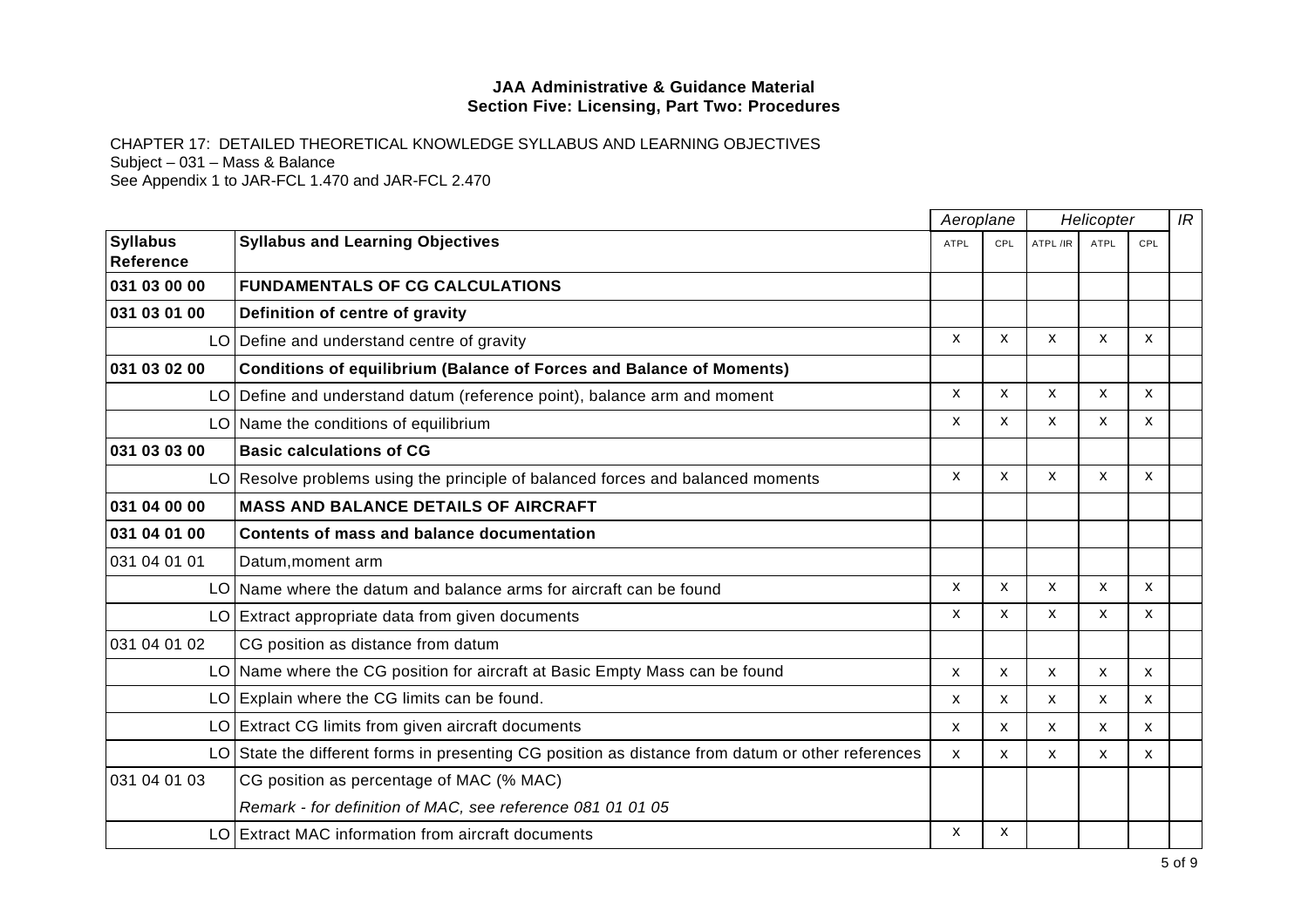CHAPTER 17: DETAILED THEORETICAL KNOWLEDGE SYLLABUS AND LEARNING OBJECTIVES Subject – 031 – Mass & Balance

|                                     |                                                                                                                                                 | Aeroplane    |              | Helicopter                |             |                           | IR |
|-------------------------------------|-------------------------------------------------------------------------------------------------------------------------------------------------|--------------|--------------|---------------------------|-------------|---------------------------|----|
| <b>Syllabus</b><br><b>Reference</b> | <b>Syllabus and Learning Objectives</b>                                                                                                         | <b>ATPL</b>  | <b>CPL</b>   | ATPL /IR                  | <b>ATPL</b> | CPL                       |    |
|                                     | LO Explain the principle of using % MAC for description CG position                                                                             | $\mathsf{x}$ | $\mathsf{x}$ |                           |             |                           |    |
|                                     | LO Calculate the CG position as % MAC                                                                                                           | X            | X            |                           |             |                           |    |
| 031 04 01 04                        | Logitudinal CG limits                                                                                                                           |              |              |                           |             |                           |    |
|                                     | LO Extract appropriate data from given sample documents                                                                                         | X            | X            | X                         | X           | X                         |    |
| 031 04 01 05                        | Lateral CG limits                                                                                                                               |              |              |                           |             |                           |    |
|                                     | LO Extract appropriate data from given sample documents                                                                                         |              |              | X                         | X           | X                         |    |
| 031 04 02 00                        | Determination of aircraft mass and balance by weighing                                                                                          |              |              |                           |             |                           |    |
| 031 04 02 01                        | Weighing of aircraft (general aspects)                                                                                                          |              |              |                           |             |                           |    |
|                                     | LO Explain the general procedure and regulations for weighing of aircraft (Conditions, intervals,<br>reasons and requirements for re-weighing). | X            | X            | X                         | X           | X                         |    |
|                                     | Remark - see JAR-OPS 1 or 3                                                                                                                     |              |              |                           |             |                           |    |
|                                     | LO Extract and interpret entries from/in "Mass (weight) report" of aircraft                                                                     | X            | $\mathsf{x}$ | $\mathsf{x}$              | X           | X                         |    |
| 031 04 02 02                        | Calculation of mass and CG position using weighing data                                                                                         |              |              |                           |             |                           |    |
|                                     | LO Calculate the mass and CG position of aircraft given reaction forces on jacking points.                                                      | X            | X            | $\boldsymbol{\mathsf{x}}$ | X           | $\boldsymbol{\mathsf{x}}$ |    |
| 031 04 03 00                        | Extraction of basic mass and balance data from aircraft documentation                                                                           |              |              |                           |             |                           |    |
| 031 04 03 01                        | Basic Empty Mass (BEM) and/or Dry Operating Mass (DOM)                                                                                          |              |              |                           |             |                           |    |
|                                     | LO Extract values for BEM and/or DOM from given documents                                                                                       | X            | X            | $\boldsymbol{\mathsf{x}}$ | X           | X                         |    |
| 031 04 03 02                        | CG position and/or moment at BEM/DOM                                                                                                            |              |              |                           |             |                           |    |
|                                     | LO Extract values for CG position and moment at BEM and/or DOM from given documents                                                             | X            | $\mathsf{x}$ | $\boldsymbol{\mathsf{x}}$ | X           | X                         |    |
| 031 04 03 03                        | Deviations from standard configuration                                                                                                          |              |              |                           |             |                           |    |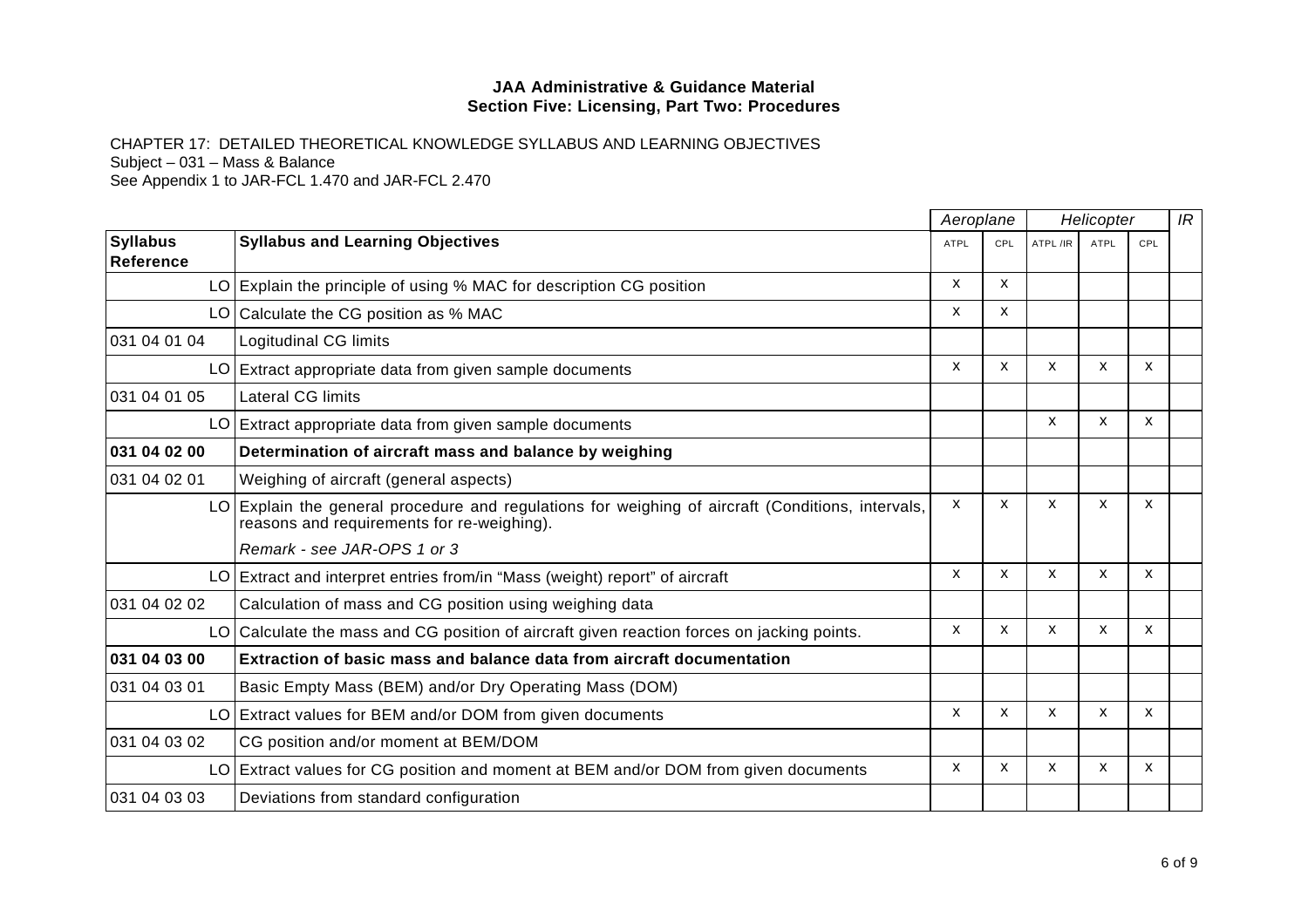CHAPTER 17: DETAILED THEORETICAL KNOWLEDGE SYLLABUS AND LEARNING OBJECTIVES Subject – 031 – Mass & Balance

|                                     |                                                                                                                                                               |              | Aeroplane                 |                           | Helicopter   |              |  |
|-------------------------------------|---------------------------------------------------------------------------------------------------------------------------------------------------------------|--------------|---------------------------|---------------------------|--------------|--------------|--|
| <b>Syllabus</b><br><b>Reference</b> | <b>Syllabus and Learning Objectives</b>                                                                                                                       | <b>ATPL</b>  | CPL                       | ATPL/IR                   | <b>ATPL</b>  | CPL          |  |
|                                     | LO Extract values from given documents for deviation from standard configuration as a result of<br>varying crew, optional equipment, optional fuel tanks etc. | X            | $\boldsymbol{\mathsf{x}}$ | X                         | X            | X            |  |
| 031 05 00 00                        | DETERMINATION OF CG POSITION                                                                                                                                  |              |                           |                           |              |              |  |
| 031 05 01 00                        | <b>Methods</b>                                                                                                                                                |              |                           |                           |              |              |  |
| 031 05 01 01                        | Arithmetic method                                                                                                                                             |              |                           |                           |              |              |  |
|                                     | LO Calculate CG position of aircraft by use of the formula:                                                                                                   | $\mathsf{x}$ | X                         | $\boldsymbol{\mathsf{x}}$ | X            | X            |  |
|                                     | CG position = Sum of Moments/Total Mass                                                                                                                       |              |                           |                           |              |              |  |
| 031 05 01 02                        | Graphic method                                                                                                                                                |              |                           |                           |              |              |  |
|                                     | LO Determine CG position of aircraft by use of loading graphs given in sample documents                                                                       | X            | $\boldsymbol{\mathsf{x}}$ | $\boldsymbol{\mathsf{x}}$ | X            | X            |  |
| 031 05 01 03                        | Index method                                                                                                                                                  |              |                           |                           |              |              |  |
|                                     | LO Understand the principle of the index method                                                                                                               | X            |                           |                           |              |              |  |
| LO I                                | Define the term "Dry Operating Index"                                                                                                                         | X            |                           |                           |              |              |  |
|                                     | LO State the advantage(s) of index method                                                                                                                     | $\mathsf{x}$ |                           |                           |              |              |  |
| 031 05 02 00                        | <b>Load and Trim Sheet</b>                                                                                                                                    |              |                           |                           |              |              |  |
| 031 05 02 01                        | General considerations                                                                                                                                        |              |                           |                           |              |              |  |
|                                     | LO Explain the purpose of load sheets                                                                                                                         | $\mathsf{x}$ |                           |                           |              |              |  |
|                                     | $LO$ Explain the purpose of trim sheets                                                                                                                       | x            |                           |                           |              |              |  |
| 031 05 02 02                        | Load sheet and CG envelope for light aeroplanes and for helicopters                                                                                           |              |                           |                           |              |              |  |
| LO.                                 | Insert loads and calculate masses in a sample Load sheet.                                                                                                     | X            | $\boldsymbol{\mathsf{x}}$ | $\boldsymbol{\mathsf{x}}$ | $\mathsf{x}$ | $\mathsf{x}$ |  |
|                                     | LO Calculate moments and CG positions                                                                                                                         | X            | X                         | $\boldsymbol{\mathsf{x}}$ | X            | $\mathsf{x}$ |  |
| LO                                  | Check CG position at Zero Fuel Mass and Take off Mass to be within CG envelope including<br>last minute changes                                               | X            | X                         | X                         | X            | X            |  |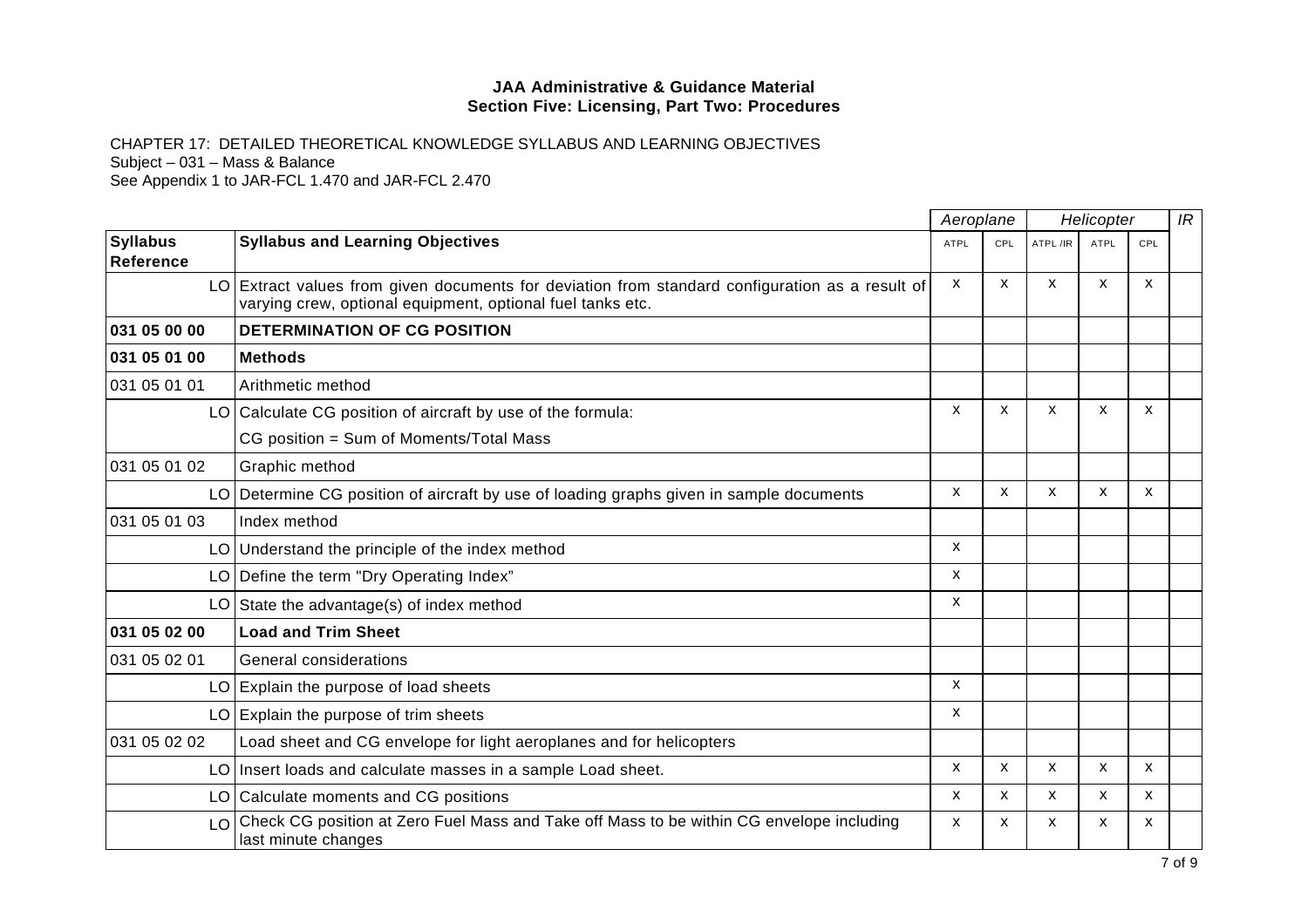CHAPTER 17: DETAILED THEORETICAL KNOWLEDGE SYLLABUS AND LEARNING OBJECTIVES Subject – 031 – Mass & Balance

|                                     |                                                                                                                                                       | Aeroplane    |            | Helicopter |      |     | IR |
|-------------------------------------|-------------------------------------------------------------------------------------------------------------------------------------------------------|--------------|------------|------------|------|-----|----|
| <b>Syllabus</b><br><b>Reference</b> | <b>Syllabus and Learning Objectives</b>                                                                                                               | ATPL         | <b>CPL</b> | ATPL /IR   | ATPL | CPL |    |
| 031 05 02 03                        | Load sheet                                                                                                                                            |              |            |            |      |     |    |
|                                     | LO Explain the purpose of load sheet sections for establishing "Allowed Mass for Take off",<br>"Allowed Traffic Load" and "Under load"                | X            |            |            |      |     |    |
|                                     | LO Explain the purpose of load sheet sections for assessing load distribution                                                                         | $\mathsf{x}$ |            |            |      |     |    |
|                                     | LO Explain the purpose of load sheet sections for cross checking of actual and limiting mass<br>values                                                | X            |            |            |      |     |    |
|                                     | LO Calculate and/or complete a sample load sheet                                                                                                      | X            |            |            |      |     |    |
| 031 05 02 04                        | Trim sheet                                                                                                                                            |              |            |            |      |     |    |
|                                     | LO Explain and make use of the procedure for determination of the CG position                                                                         | X            |            |            |      |     |    |
| LO I                                | Check that the Zero Fuel Mass Index is within limits                                                                                                  | X.           |            |            |      |     |    |
|                                     | LO Determine the Fuel Index using the "Fuel Index Correction Table" and determine CG position<br>as % MAC                                             | X            |            |            |      |     |    |
|                                     | LO Check that the Take-off Mass Index is within limits                                                                                                | X            |            |            |      |     |    |
|                                     | LO Determine "Stabiliser Trim Units" for take-off                                                                                                     | X            |            |            |      |     |    |
|                                     | LO Explain the difference between certified and operational limits                                                                                    | $\mathsf{x}$ |            |            |      |     |    |
| 031 05 02 05                        | Last minute changes                                                                                                                                   |              |            |            |      |     |    |
|                                     | LO Complete Load and Trim sheet for last minute changes                                                                                               | X.           |            |            |      |     |    |
| 031 05 03 00                        | Intentional re-positioning of CG                                                                                                                      |              |            |            |      |     |    |
| 031 05 03 01                        | Re-positioning of CG by shifting the load                                                                                                             |              |            |            |      |     |    |
|                                     | LO Calculate the amount of mass to be moved for a given distance, or to/from given<br>compartments, to establish a defined CG position within limits. | X            | X          | X          | X    | X   |    |
| $\overline{O}$                      | Calculate the distance to move a given amount of mass within limits to establish a defined CG<br>position within limits.                              | X            | X          | X          | X    | X   |    |